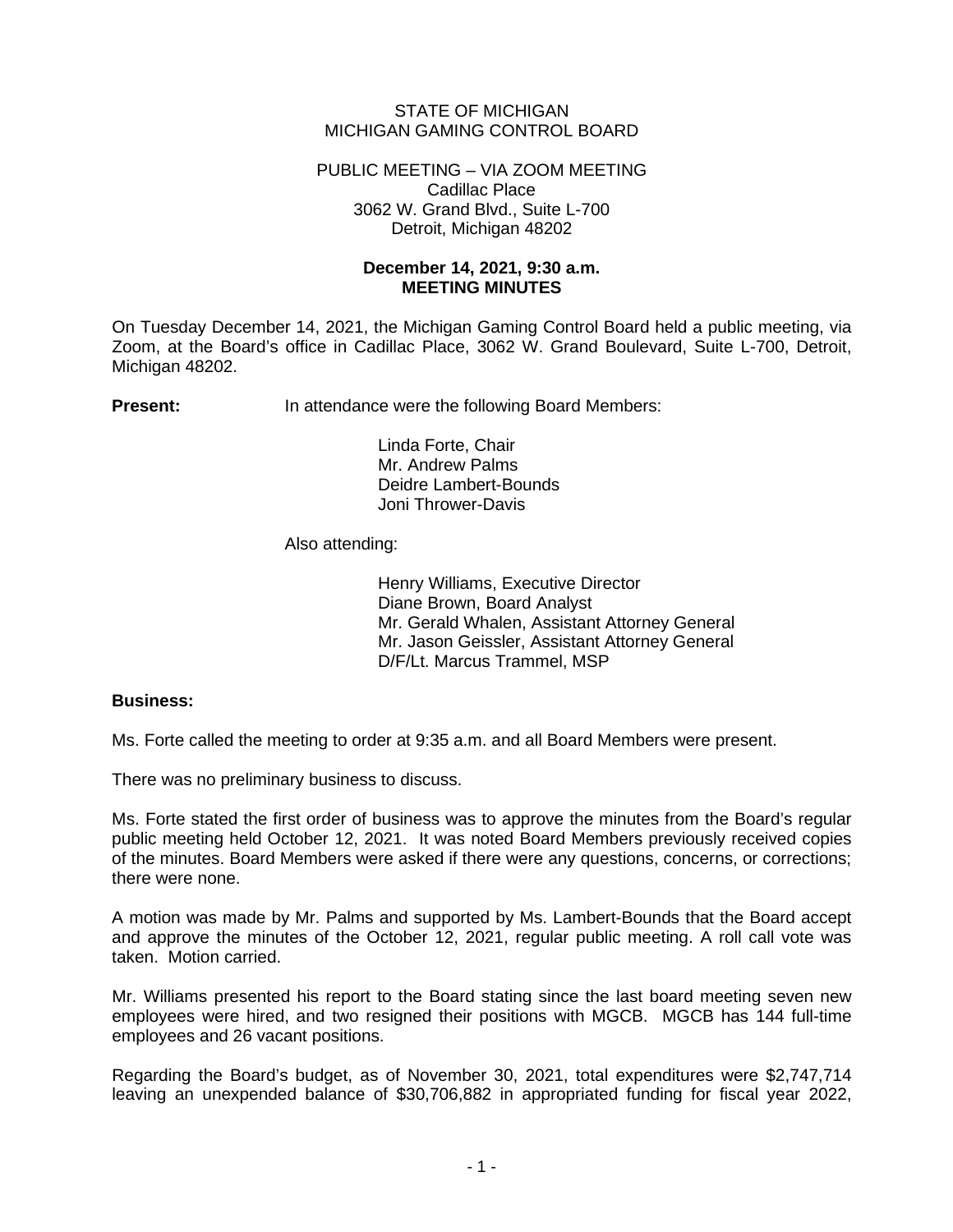which includes funds for anticipated expenditures to the Attorney General's Office and the Michigan State Police.

Mr. Williams reported the three Detroit commercial casinos continued to operate at full capacity on a 24-hour-per-day, 7-day-per-week basis.

For casino operations, in October and November 2021, the casinos reported \$114.1 million in monthly aggregate revenue in October and \$108.19 million monthly aggregate revenue in November.

For the months ending October 31, 2021, and November 30, 2021, gaming taxes for the three Detroit casinos was \$17.4 million compared to \$9.5 million for the same period in 2020.

The three Detroit casinos reported paying the State of Michigan \$263,602 million in retail sports betting taxes. For October and November 2021, the three Detroit casinos reported paying the City of Detroit \$36.8 million in wagering taxes and development agreement payments, compared to \$16.9 million for the same period in 2020.

For the months of October and November 2021, the three Detroit casinos reported paying the City of Detroit \$322,180 in retail sports betting taxes.

Mr. Williams reported revenue from the Lawful Sports Betting Act and Lawful Internet Gaming Act for January through October 2021 of \$862.7 million in adjusted gross receipts. Of the \$862.7 million, \$797.5 million was from internet gaming and \$65.2 million from internet sports betting. For January through October 2021, \$164.2 million in state taxes and payments; \$153.9 million from internet gaming and \$4.9 million from internet sports betting have been paid. City of Detroit received \$44 million s from internet gaming and \$2.8 million from internet sports betting for a total of \$46.8 million in taxes and fees. Tribal operator's payments through October were \$17.5 million. Mr. Williams then informed the Board of the Hold Harmless agreement clause regarding payment from the Internet Gaming fund to the City of Detroit if the City does not receive \$183 million in tax payments during the fiscal year; a payment of \$40,510,601 was made on October 14, 2021.

Mr. Williams informed the Board that since the October public meeting, the employee licensing section completed required background investigations of 136 pending level one and level two occupational license applications, 36 level three license applications, and 288 license renewal requests. Mr. William stated he previously approved the 288 renewal requests and the 36 level three applications. The remaining 136 level one and level two requests were part of the Board's agenda for this meeting.

Mr. Williams then went on to explain the new law signed in October 2020, regarding Disassociated Persons. Public Act 225 of 2020 signed by the Governor, allows Disassociated Persons to request removal from the lifetime ban after five years on the list. Currently there are 4,218 individuals on the list. As of December 7, 2021, the Board has received 848 applications seeking removal. Of those, 745 requests have been approved (12 have requested placement back on the list), and 49 requests were denied due to the applicants either not being eligible or not responding to information requested from the board. The remaining 42 requests are currently under review.

Regarding the Responsible Gaming Database (RGD), which created a statewide responsible gaming database, as of December 7, 2021; there have been 85 applications requesting placement in the RGD. Seventy participants have been placed on the Internet Gaming list and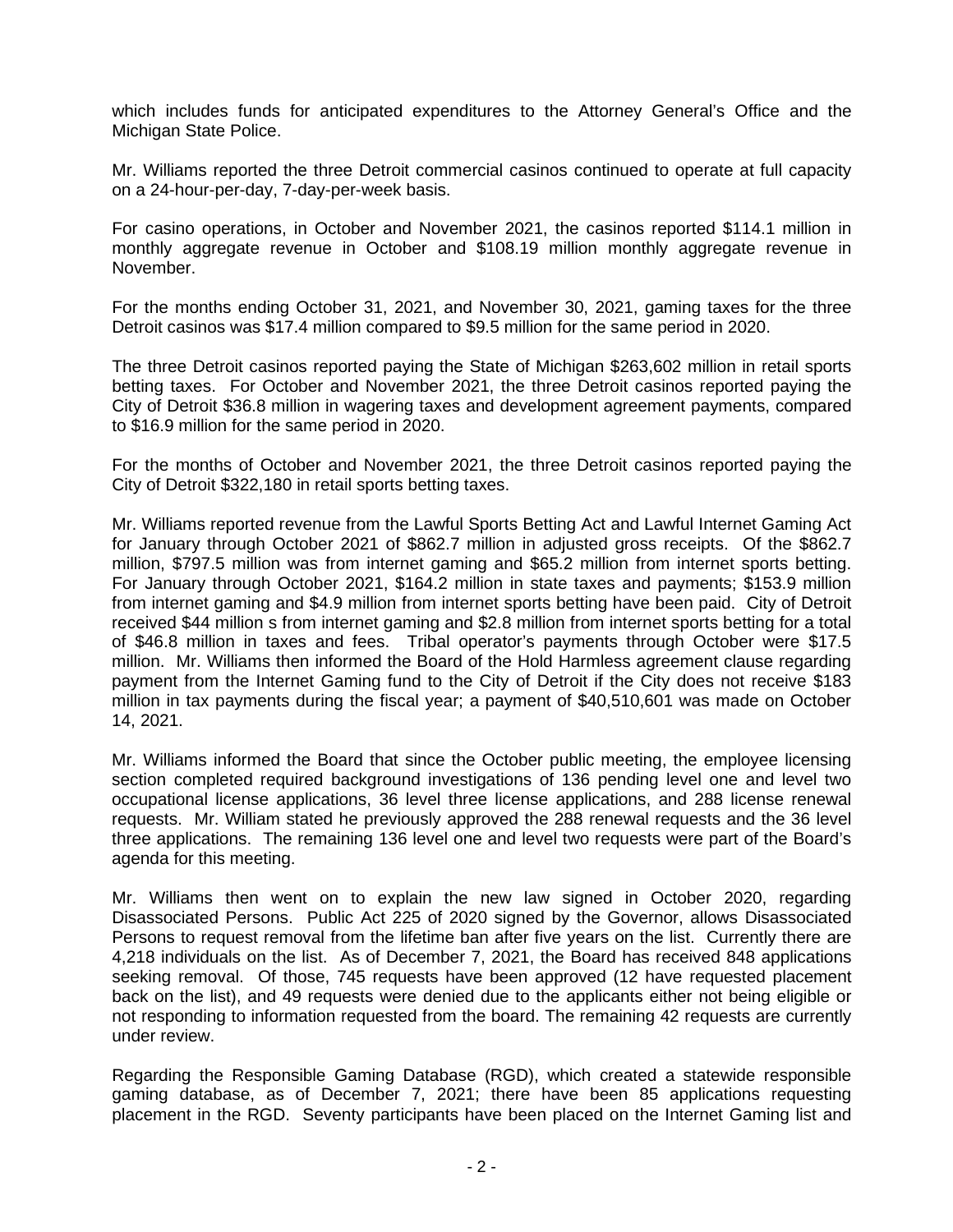sixty-six have been placed on the Internet Sports Betting list. Twelve applications received were incomplete and were returned for additional information.

Mr. Williams informed the Board that effective December 2019, the Gaming Control and Revenue Act was signed into law which allows the board to consider a waiver of misdemeanor convictions of at least ten years old for occupational license applications. This is providing the applicant does not pose a threat to the integrity of gaming, the applicant's conviction did not involve gambling, dishonesty, theft, or fraud; and the applicant is otherwise eligible and suitable. Since the October 12, 2021, public meeting seven waivers have been issued.

Mr. Williams added that one minor-in-the casino citation has been issued since the October 2021 meeting.

For Michigan State Police, Mr. Williams referred the Board to their copy of his report. Due to the report containing propriety and investigation information, Mr. Williams did not disclose in the public forum.

The first item of business for the Board was approval of amended Board Resolutions 2021-01 and 2021-02. There were no questions from Board members therefore, Ms. Lambert-Bounds made a motion for approval which was supported by Mr. Palms. A voice vote was taken, motion carried.

Next, the Board considered for approval, the recommendation of the Executive Director and the Casino Operations Division's Employee Licensing staff regarding the 136 Level 1 and Level 2 occupational license applications.

There being no questions from Board Members, it was moved by Mr. Palms and supported by Ms. Davis that the Board enter an Order accepting and adopting the recommendations. A roll call vote was taken. Motion carried.

The next agenda item was consideration of the Licensing & Investigations Division's recommendation and the Executive Director's report regarding the pending operator license application of Lac Vieux Desert Band of Lake Superior Chippewa Indians. There were no questions from Board members. Ms. Lambert-Bounds made a motion for approval which was supported by Ms. Davis. A roll call vote was taken. Motion carried.

Next on the agenda for consideration was the Licensing & Investigations Division's recommendation regarding the pending supplier application requests of Bulletproof Solutions, Inc.; Churchill Downs Interactive Gaming, LLC; GAN Nevada, Inc.; Greentube USA LLC; Inspired Gaming USA, Inc.; Parx Interactive Michigan Inc.; Swish Analytics Michigan, Inc.; TBG Security, Inc.; and The United States Playing Card Company. There were no questions from Board Members. Ms. Davis made the motion that the Board approved the supplier license requests which was supported by Ms. Lambert-Bounds. A roll call vote was taken. Motion carried.

Next agenda item was consideration of the Licensing & Investigations Division's recommendations regarding the pending supplier license renewal requests of Baratta Brothers Inc. d/b/a Fairway Packing Company, Inc.; Colasanti Construction Services, Inc.; Dillon Energy Services, Inc.; Guideline Mechanical Inc.; KLP Specialty Services; Master Craft Carpet Services, Inc.; RAM Construction Services of Michigan, Inc.; Reliable Landscaping, Inc.; and Thomas Gallaway Corporation d/b/a Technologent.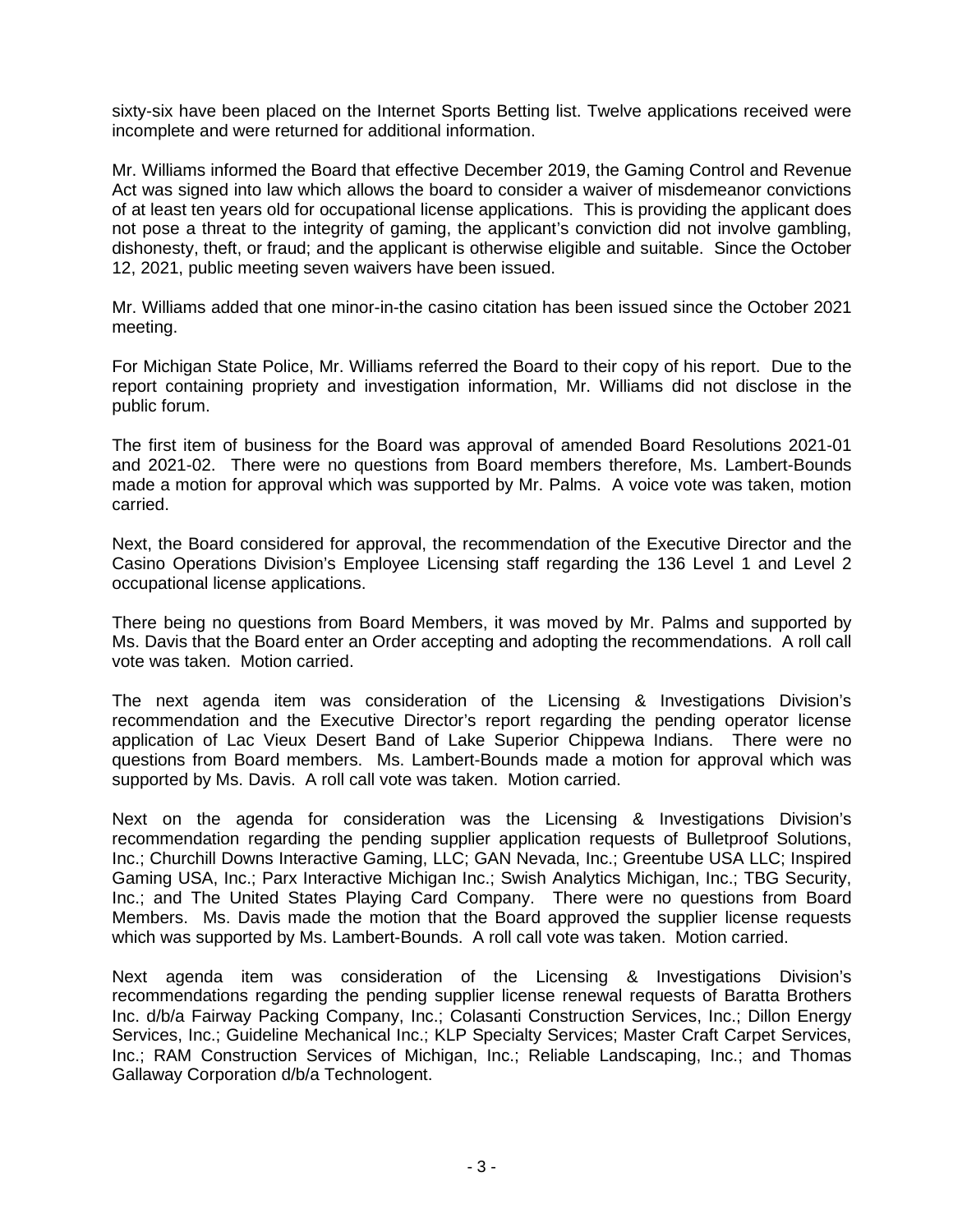There being no questions from Board Members, Ms. Davis supported the motion put forth by Mr. Palms that the Board enter Orders finding the suppliers and their qualifiers eligible and suitable for license renewal and, accordingly, grant the requests for a one-year period. A roll call vote was taken. Motion carried.

The Board then considered the withdrawal request of supplier licensee Crispelli's LLC d/b/a Bread by Crispelli's. There were no questions from Board Members. Ms. Lambert-Bounds put forth the motion for approval which was supported by Mr. Palms. A roll call vote was taken. Motion carried.

Next was consideration by the Board of the Licensing & Investigations Division's recommendations regarding the suitability of New Key Persons of supplier licensees Golden Nugget Online Gaming, Inc.; Greektown Propco LLC; Novomatic Americas Sales, LLC; Pokagon Gaming Authority; Sportradar Solutions LLC; and Sports Information Services Limited d/b/a Kambi. Board Members did not have any questions therefore, Ms. Davis put forth a motion for approval. The motion was supported by Ms. Lambert-Bounds. A roll call vote was taken. Motion carried.

The Board then considered the Licensing & Investigations Division's recommendations regarding the Transfers of Interest of supplier licensees, Golden Nugget Online Gaming Inc. and Greektown Propco LLC. There were no questions from Board Members. Mr. Palms put forth the motion for approval which was supported by Ms. Davis. A roll call vote was taken. Motion carried.

Next for Board consideration was the Casino Operations Division's recommendation regarding the Acknowledgement of Violation of casino licensee Detroit Entertainment, LLC d/b/a MotorCity Casino. There were no questions from Board Members. Ms. Lambert-Bounds made the motion which was supported by Mr. Palms, that the Board approve the recommendation. A roll call vote was taken. Motion carried.

The Board next considered the Casino Operations Division's recommendation regarding the Acknowledgments of Violation of occupational licensees Lisa Copeland; Unique Cunningham; Travis Hawk; Charlet Jones; David Jones; and Talisha Simmons. Assistant Attorney General Jason Geissler summarized the facts of the Violations. There were no questions from Board Members. Motions were made and supported. Roll call votes were taken. Motions carried.

Next was approval of the Administrative Law Judge's Proposals for Decision for occupational licensees Joseph Colvin; A'rik Daniels; Sherri Routhier and excluded person, Prevetta Williams. Mr. Geissler summarized the facts of these matters. There were no questions from Board members. Motions were made and supported. Roll call votes were taken. Motions carried.

There were no requests from the public to address the Board.

Ms. Forte then announced the Board's next regular public meeting would be held Tuesday, February 15, 2022, at 9:30 a.m.

Ms. Forte then asked for a motion to go into closed session. Ms. Davis made the motion which was supported by Mr. Palms. A roll call vote was taken. Motion carried.

Following the closed session, the public meeting resumed, and a voice vote was taken to approve the minutes from the October 12, 2021, closed session. Motion carried.